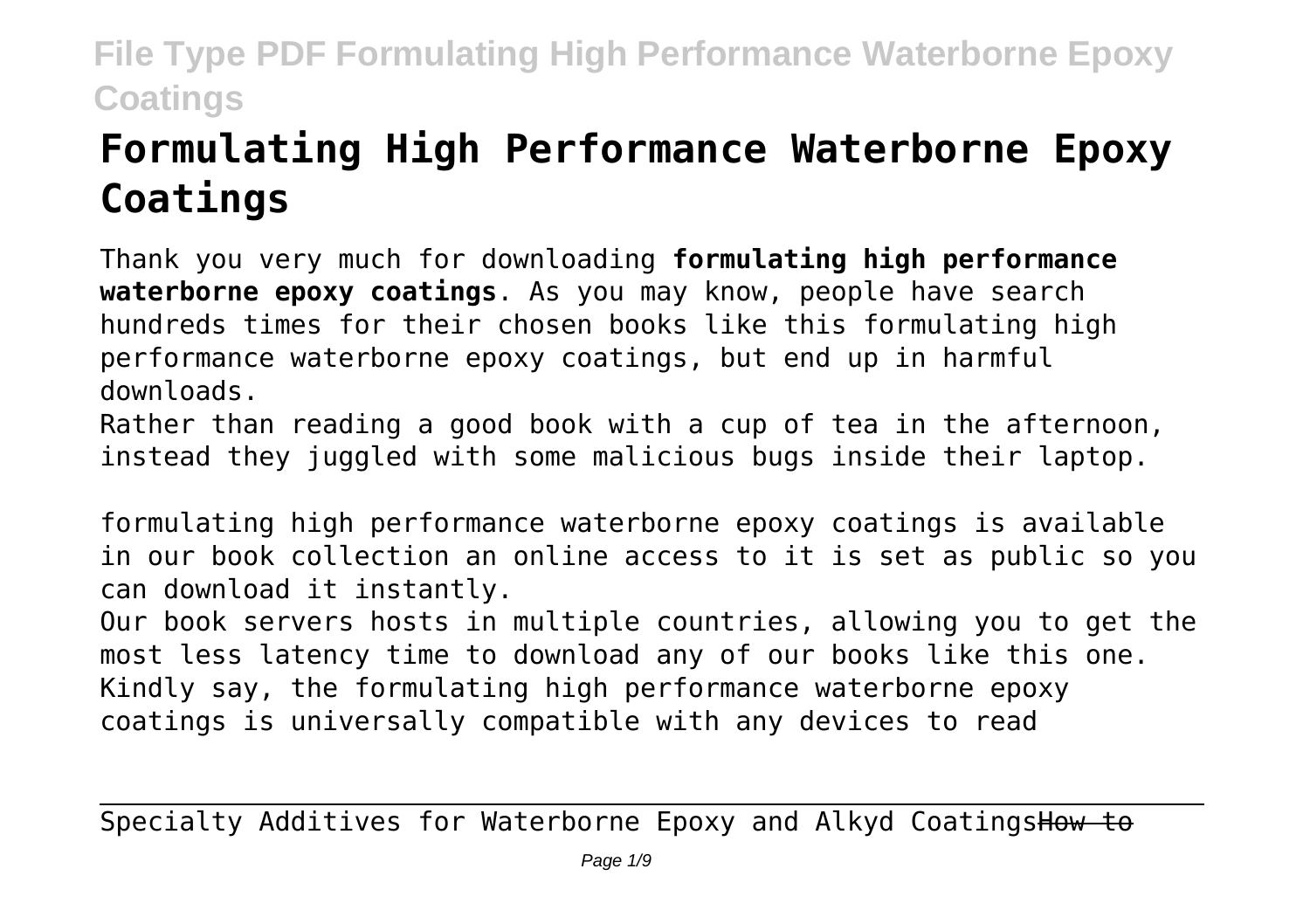apply waterborne epoxy primer - SPARTAN EPOXIES - HDWB Applying Epoxy The First Coat. Epoxy Floor Application Instructions. Instructions applying epoxy. Corotech Waterborne Amine Epoxy | Benjamin Moore Specify Tiling in Swimming Pools and Leisure Centres CPD Water Based Epoxies, Mixing, Applying, Mechanical and Chemical Properties, RustOleum Sierra Epoxy Talk Live Q\u0026A Episode 2 | Stone Coat Countertops **What is the BEST leather glue?** Fast Formulation 1: Emulsions *BYK Lectures - Additive Secrets of Controlling Performance Properties* Corotech Pre-Catalyzed Waterborne Epoxy | Benjamin Moore New crosslinking concept: The best of two worlds | Evonik **Epoxy Countertop Installed in Kitchen by Homeowner Full Tutorial** *Epoxy Application Tips. How to apply garage floor epoxy with color flakes.* EPOXY FLOOR HACKS. Epoxy Floor Caulking Before Application. Tips Caulking Cracks Before Epoxy.

Application of Epoxy (Sherwin Williams ARMOURSEAL 1000 HS) to concrete floorsEpoxy Floor Clear Coat Application. Garage Floor Epoxy Instructions. DIY Concrete coatings. Plastic Welding with an Airless Plastic Welder **Foam Free House - Is this Silly, or should we ALL BE BUILDING LIKE THIS?** *Epoxy Floor Acid Etching. Step 1 To Epoxy A Garage Floor. Epoxy hacks \u0026 Epoxy instructions.* Epoxy floors for new shop Epoxy vs Polyurethane Flooring: Understand the differences *Gouache: Your Questions Answered by James Gurney*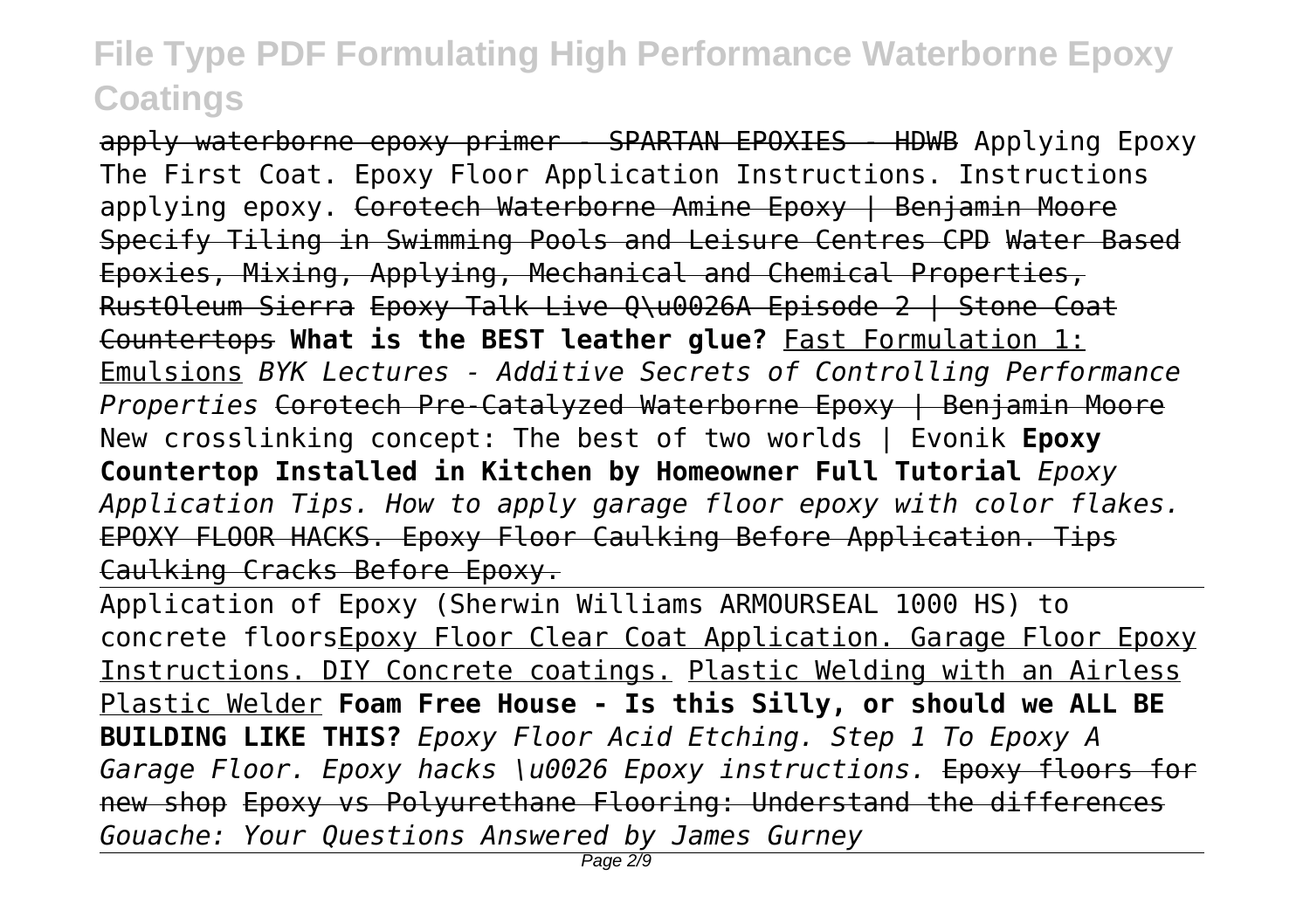Custom Epoxy, Urethane \u0026 Silicone Formulations - Ready in 3 days!*Waterborne Epoxy Primer Technology*

Corotech Waterborne Epoxy Block Filler | Benjamin Moore Book on Epoxy Resins Technology PPG AQUAPON WB EP Coating Additives support your Floor Coatings | Evonik *8001 Nitro-Fuzer Setup and Use* Formulating High Performance Waterborne Epoxy

formulators are often unsuccessful in formulating high-performance waterborne epoxy coatings. They unknowingly select pigments, additives, etc., which may give great performance in other coatings, but which give sub-optimal performance in these waterborne epoxy coatings. This reinforces the myth that high-performance waterborne epoxy coatings cannot be formulated. We have structured this paper

Formulating High-Performance Waterborne Epoxy Coatings HIGH-PERFORMANCE WATERBORNE EPOXY FORMULATION FOR SELF- LEVELING CEMENTITIOUS COATING FOR CONCRETE. 19. Table 1. Epoxy-modified cement formulation based on Anquamine® 287 curing agent and epoxy resin. 3K-Formulation Components Parts Part ALiquid epoxy resin/emulsion 5 - 15 Defoamer 0.05 - 0.10. Part BAnquamine® 287 17.0 Water 0 -10.

HIGH-PERFORMANCE WATERBORNE EPOXY FORMULATION FOR SELF ... Formulating High-Performance Waterborne Epoxy Coatings Thermoset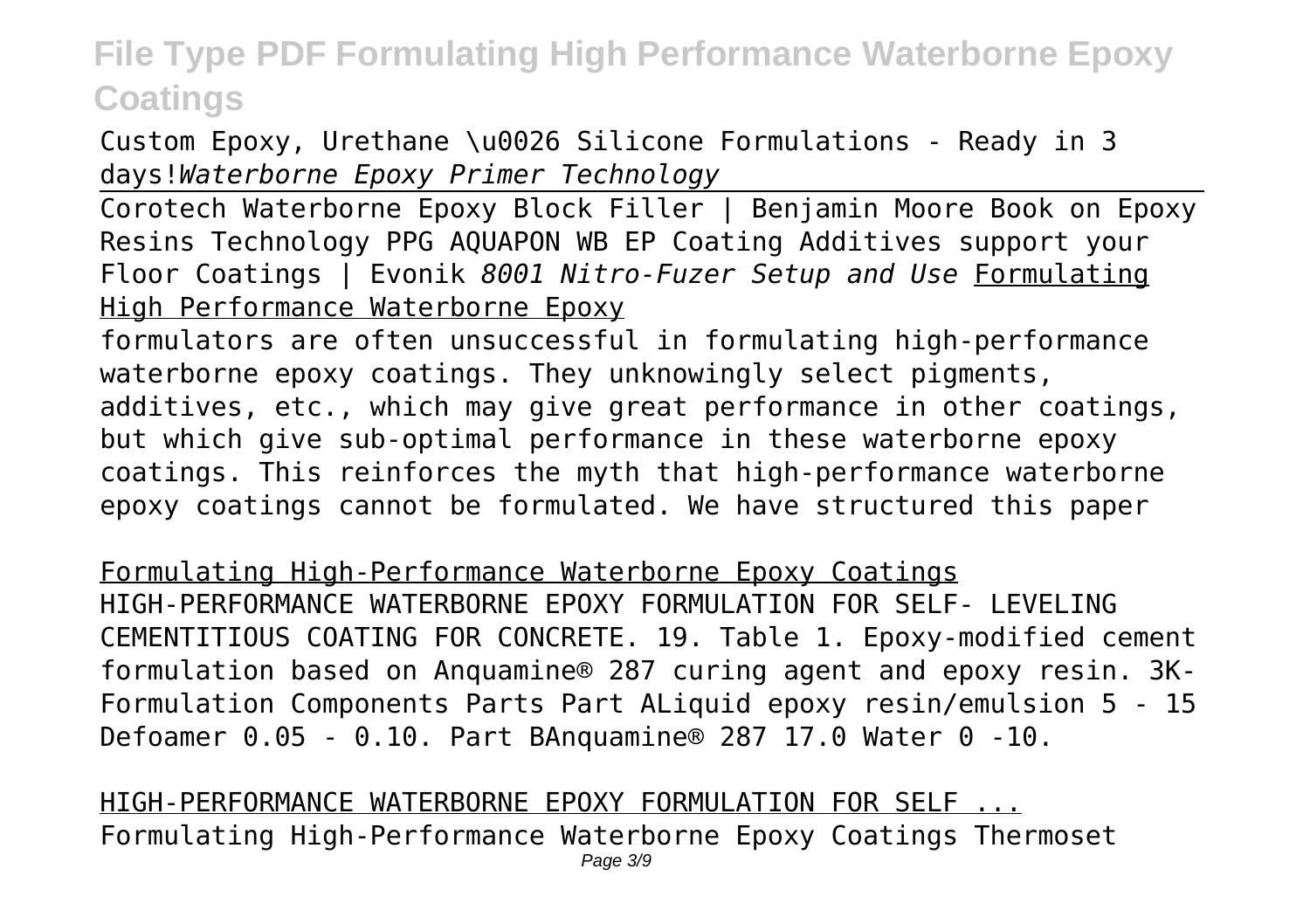Resin Formulators Association 2006 Annual Meeting September 11-12, Montréal, Québec, Canada 3 generation (Type 1) waterborne epoxy resins are liquid epoxy resins dispersed in water using appropriate surfactants. Curing agents are generally water soluble amines.

Formulating High-Performance Waterborne Epoxy Coatings Formulating High-Performance Waterborne Epoxy Coatings Epoxy-modified cement formulation based on Anquamine® 287 curing agent and epoxy resin. 3K-Formulation Components Parts Part A Liquid epoxy resin/emulsion 5 - 15 Defoamer 0.05 - 0.10 Part B Anquamine® 287 17.0 Water 0 -10 Part C Portland cement 15 - 35 Quartz sand (various particle

Formulating High Performance Waterborne Epoxy Coatings Formulating High Performance Waterborne Epoxy Coatingslocations, allowing you to get the most less latency time to download any of our books like this one. Kindly say, the formulating high performance waterborne epoxy coatings is universally compatible with any devices to read

Formulating High Performance Waterborne Epoxy Coatings Online Library Formulating High Performance Waterborne Epoxy Coatings Page  $4/9$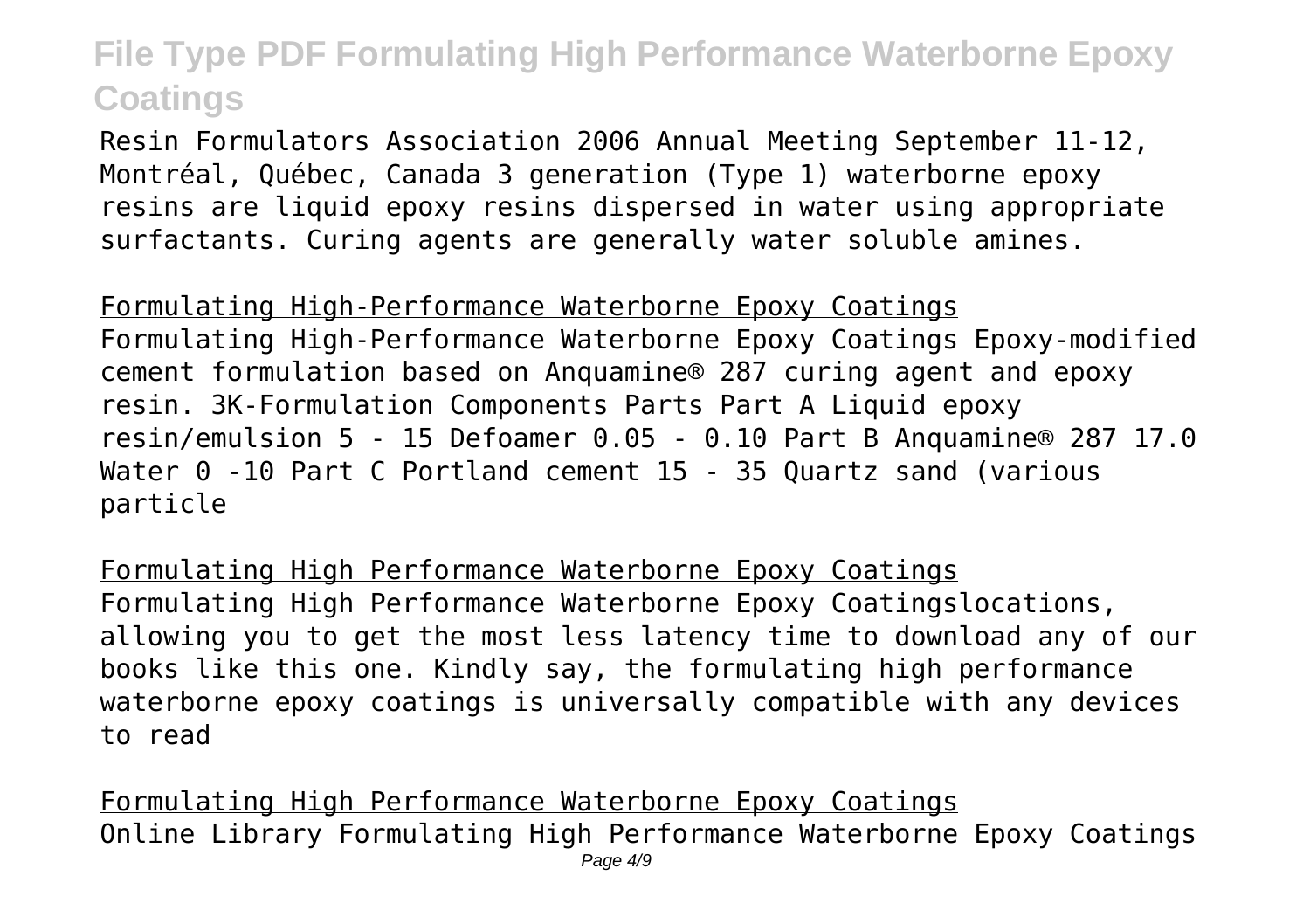Formulating High-Performance Waterborne Epoxy Coatings Epoxy-modified cement formulation based on Anquamine® 287 curing agent and epoxy resin. 3K-Formulation Components Parts Part A Liquid epoxy resin/emulsion 5 - 15 Defoamer 0.05 - 0.10

Formulating High Performance Waterborne Epoxy Coatings SOLVENT-FREE WATERBORNE EPOXY APPLICATIONS: NX-8401. NX-8401 is a new, completely free of solvent, low viscosity and easily reducible with water curing agent for the formulation of zero and very low V.O.C. coatings. The excellent compatibility of NX-8401 with various epoxy dispersions and its ability to easily disperse pigments and fillers give coatings scientists wide latitude to formulate high performance waterborne epoxy coatings.

Waterborne Epoxy Curing Agent Product Line | Cardolite Zeraus' high performance water-based epoxy primers/sealers have many advantages over solvent-based primers and 100% solids epoxies. Our waterborne coating system was selected by Air Canada for 86,000 sq.ft over 100% epoxy and was successfully installed in 2013. You can refer to the specification here.

Advanced Formulation of Waterborne Coating for Indoor ...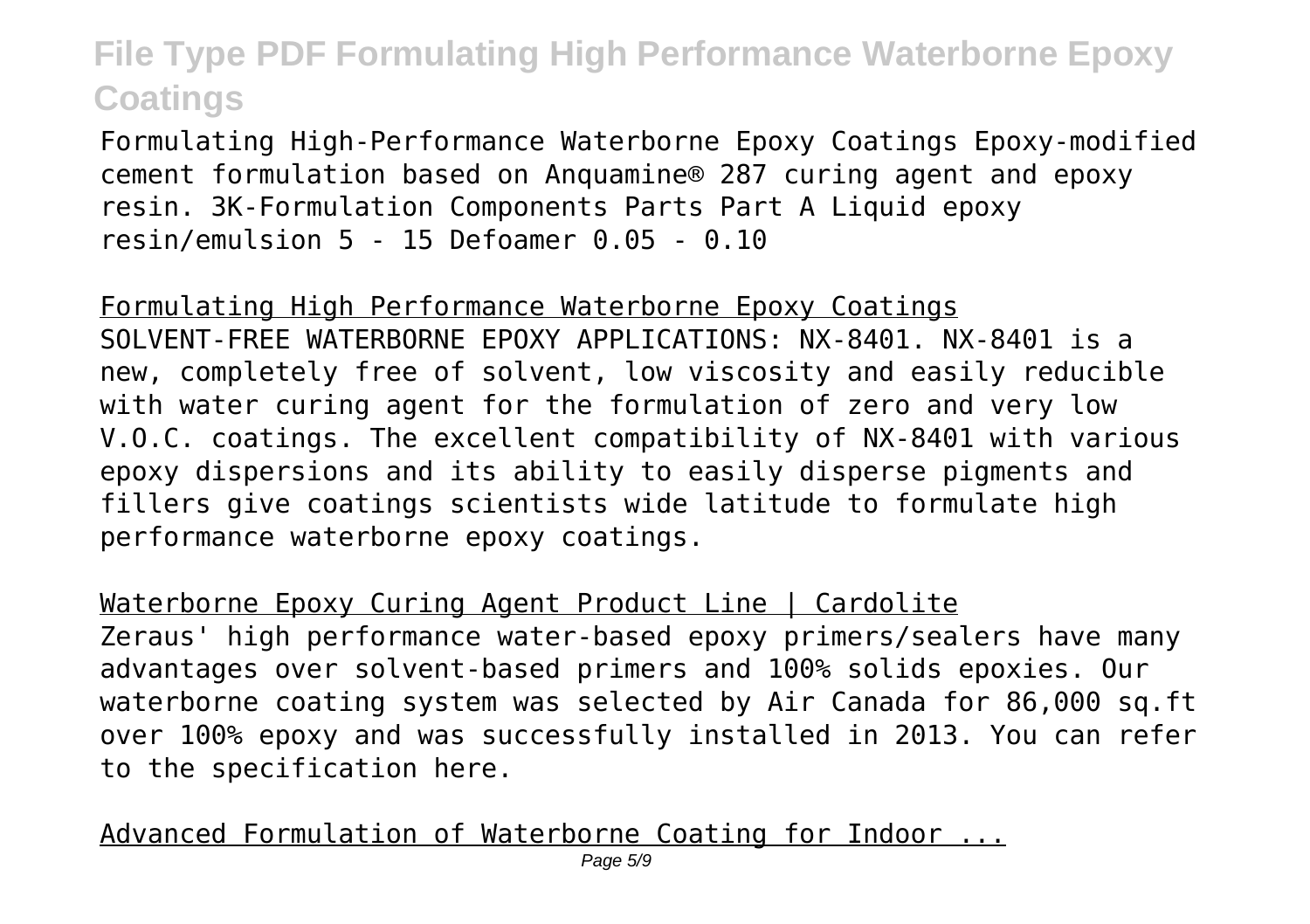Formulating High Performance Waterborne Epoxy Coatings Getting the books formulating high performance waterborne epoxy coatings now is not type of challenging means. You could not deserted going following book growth or library or borrowing from your friends to door them. This is an utterly easy means to specifically get lead by on-line. This ...

Formulating High Performance Waterborne Epoxy Coatings Fundamentals of Epoxy Formulation Brahmadeo Dewprashad Halliburton Services, P. 0. Drawer 1431, Duncan, OK 73536 E. J. Eisenbraun Oklahoma State University, Stillwater, OK 74078 Epoxy resins, first offered commercially in 1946, are used lated by the ratio of reactants; as such, a range of commer-

#### Fundamentals of Epoxy Formulation

Starting Formulations. Epoxy resins are generally combined with curing agents, modifiers and other additives into formulated coatings, adhesives, compounds or mixtures which deliver the needed performance for a specific end use or application. The formulations and systems information provided in this section can be utilized as a starting point, or baseline, for further work or development of new systems.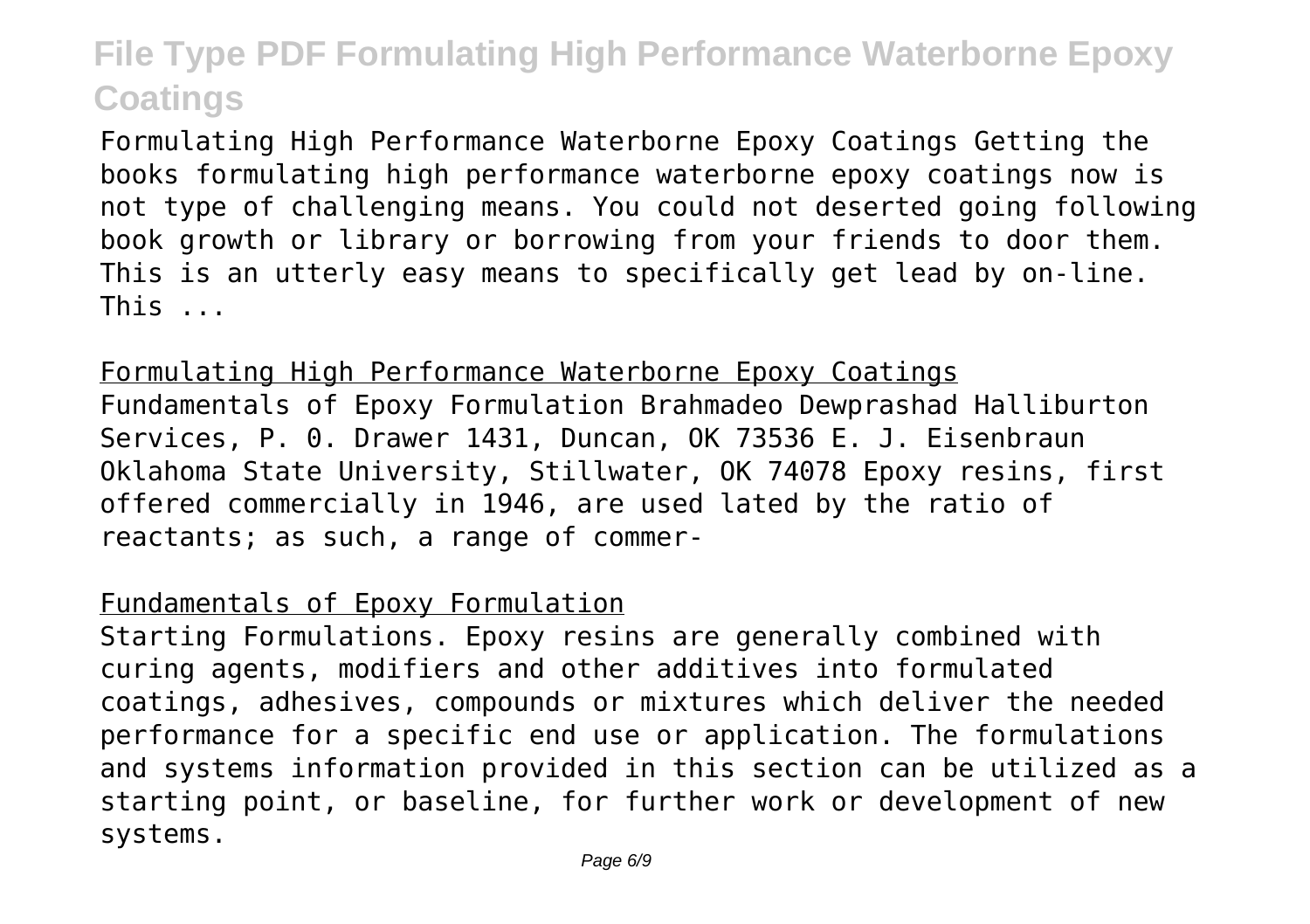#### Starting Formulations - Hexion

Check out the schedule for The Waterborne Symposium Sheraton New Orleans, Canal Street, New Orleans, LA, USA - See the full schedule of events happening Feb 16 - 21, 2020 and explore the directory of Speakers, Short Course Instructors & Attendees.

#### The Waterborne Symposium: Full Schedule

A novel, waterborne epoxy system comprised of non-ionic stabilized dispersions of a solid epoxy resin and an amine curing agent has been designed for ambient-cure coatings. The performance characteristics of coatings formulated from the new system have been compared to a standard system. The new system produced formulated coatings with robust performance over a wide range of amine-to-epoxy ...

High performance waterborne coatings based on dispersions ... Ancarez AR555 resin is a waterborne solid epoxy resin dispersion delivered at 55% solids in water. The product is designed for twocomponent, ambient-cure epoxy systems.

ANCAREZ® AR555 Waterborne Epoxy Rsin Check out what Austin Maples will be attending at The Waterborne Page 7/9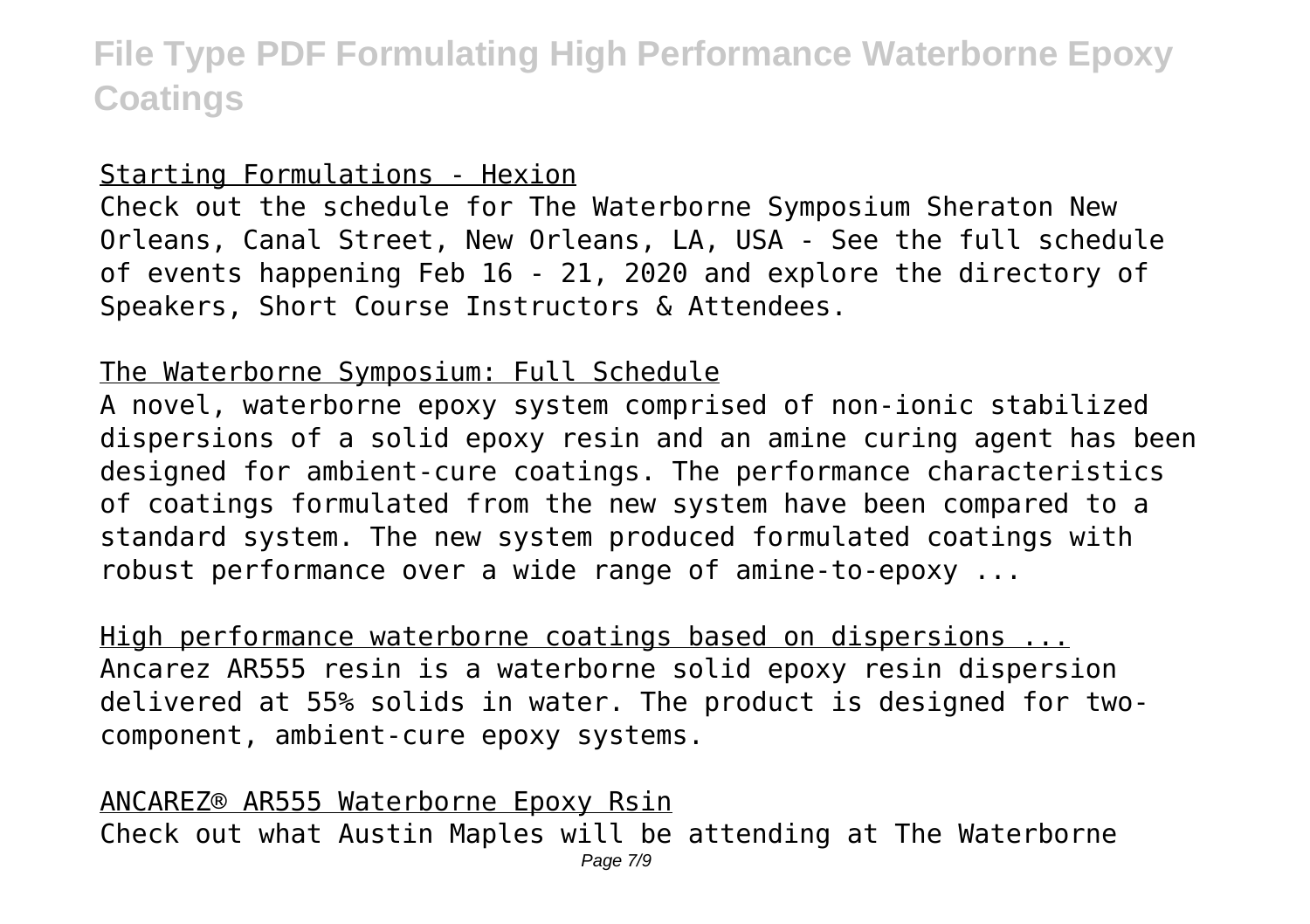Symposium See what Austin Maples will be attending and learn more about the event taking place Feb 16 - 21, 2020 in Sheraton New Orleans, Canal Street, New Orleans, LA, USA.

#### Austin Maples - The Waterborne Symposium

It was found that a novel, internally emulsified and flexibilized waterborne epoxy resin dispersion, Epoxy 386, could be used to formulate low-VOC (~100 g/L and less) 2K primers, which are free of corrosion-inhibitive pigments, but with anti-corrosion performance comparable to a commercially available solventborne 2K epoxy system, while out-performing another commercially available waterborne 2K epoxy system by a significant margin.

New Waterborne Epoxy Resin Dispersion - PCI Mag

Beckopox EH 623. Europe Water Reducible 2K Epoxy / Polyamine Primer using HALOX® 520 ; Beckopox EP 384w/53WAMP. US Water Reducible 2K Epoxy / Polyamine Primer using LOPON® E 71 ; EPI-REZ 6250 . US Europe High Performance 2K Water Dispersible Epoxy Primer using HALOX® 430 and HALOX® 520 ; EPOTUF 37-148. US Europe Water-based Epoxy Dispersion using HALOX® SZP-391

Epoxy | Formulations by Resins | Corrosion Inhibitors ...